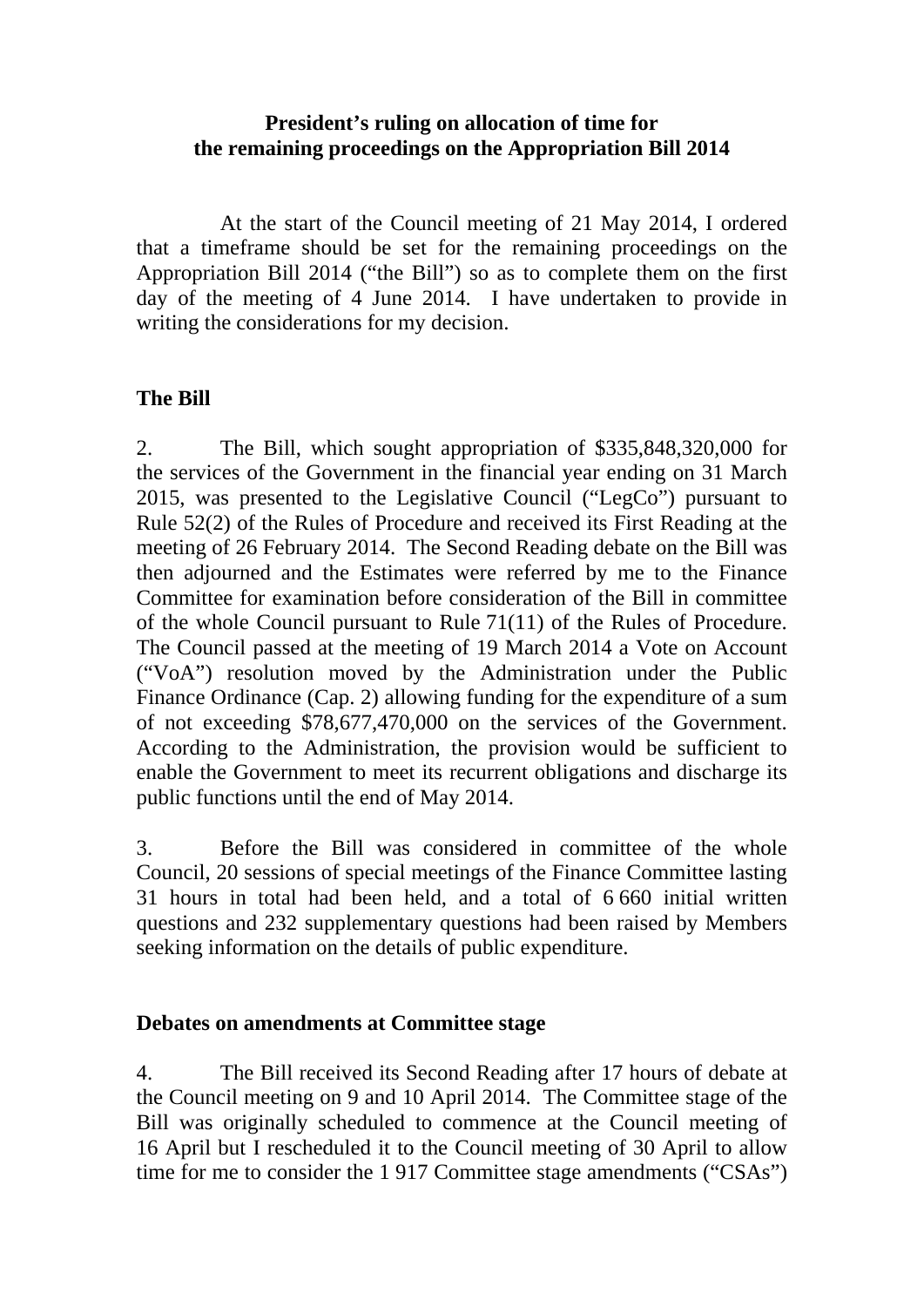proposed by 14 Members. I ruled admissible 1 192 CSAs to 69 Heads of Expenditure ("Heads") of which 1 163 CSAs were proposed by four Members, namely Hon Albert CHAN, Hon LEUNG Kwok-hung, Hon CHAN Chi-chuen and Hon WONG Yuk-man. In accordance with the grouping on policy areas proposed by the Administration for the debate on the Motion of Thanks on the Policy Address 2014, I allow five joint debates for the consideration of the CSAs.

5. On 30 April, the Bill stood committed to the committee of the whole Council, which first considered the 14 Heads to which there were no amendments. The general rule that a Member may not speak more than once on a question does not apply in committee of the whole Council, as stipulated in Rule 38(1)(a) of the Rules of Procedure. The debate on the Heads without CSAs lasted almost seven hours. The first joint debate on CSAs commenced at 2:06 pm on 7 May, and I noted after some 25 hours of the debate that Hon Albert CHAN, Hon LEUNG Kwok-hung and Hon CHAN Chi-chuen ("the three Members") still indicated intention to speak. I met in private Members of different political groupings and affiliation separately on 14 and 15 May to hear their views on the estimated debate time on CSAs they would need. I sought in particular the views of the four Members who proposed a total of 1 163 CSAs. Other than Hon LEUNG Kwok-hung who could not tell how much more time he would need to speak further as it was his avowed intention to filibuster the Bill, other Members had led me to believe that all the proceedings on the Bill could be completed by the end of May 2014.

6. As it transpired, the first joint debate on CSAs did not end until 7:22 pm on 15 May bringing its total debate time to 45 hours. During the debate, the three Members successively requested to speak and repeatedly asked for quorum calls. When the Council was adjourned on 16 May 2014, the second joint debate on CSAs which had continued for 11 hours had not finished. As in the first joint debate on CSAs, the three Members again successively requested to speak and repeatedly asked for quorum calls in the second joint debate on CSAs. As at 16 May, in the 63 hours of debate in Committee stage of the Bill, the three Members had spoken 161 times in total, and on at least 47 occasions I reminded them of the need to comply with the Rules of Procedure and not to persist in irrelevance or tedious repetition of their own or other Members' arguments. Furthermore, about 25% of the time in Committee stage was spent on quorum calls requested mostly by them.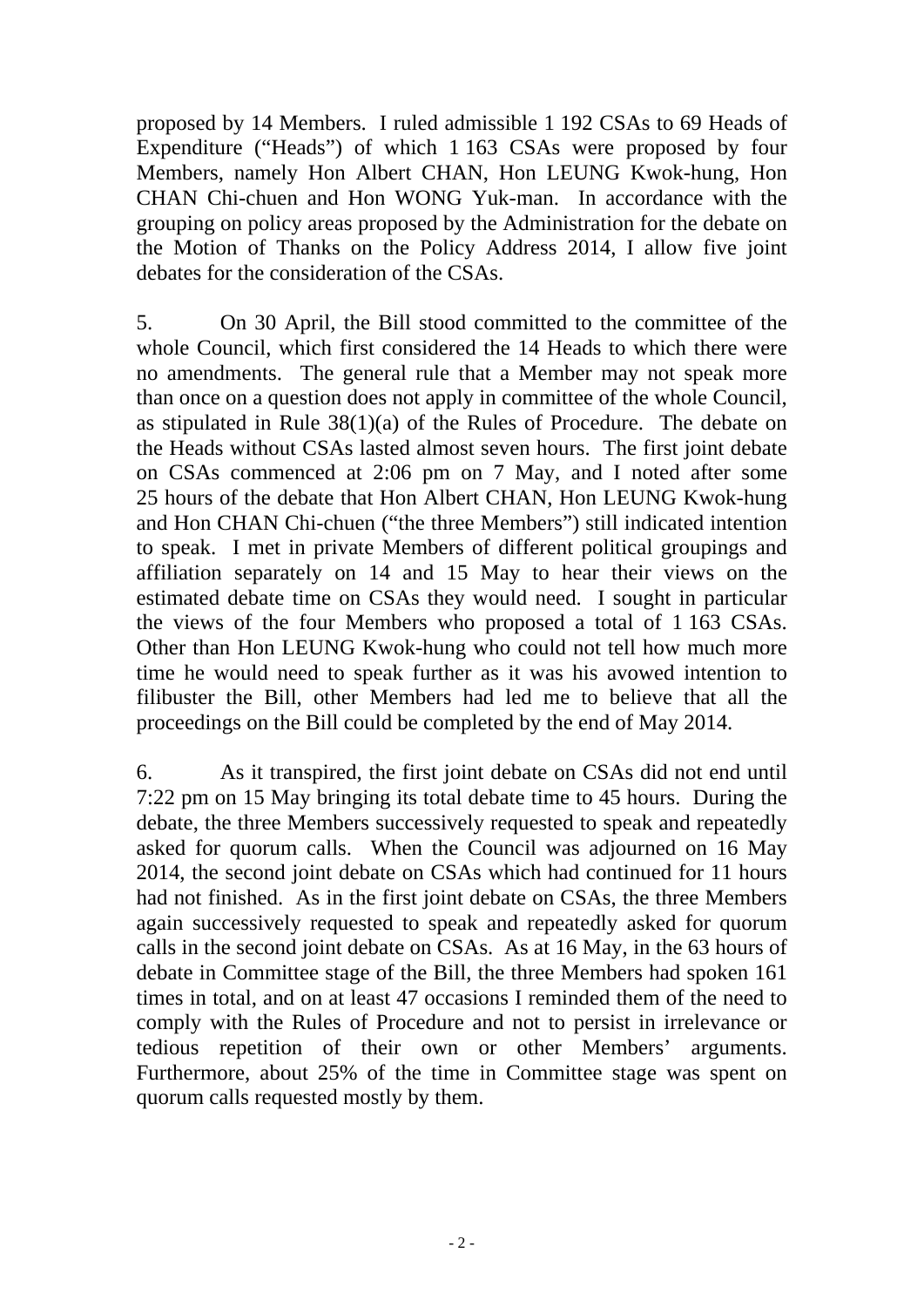7. I sought Members' view on increasing the meeting hours of the Council to deal with the Bill. However, most Members objected to any increase in meeting hours for various reasons. Having regard to the progress of the debates, I considered it highly unlikely that all the proceedings on the Bill could be completed by the end of May 2014.

8. At the start of the Council meeting of 21 May 2014, I ordered that the second joint debate on CSAs would continue for no more than two hours, the remaining three joint debates on CSA would last no more than 24 hours with roughly eight hours for each debate, and then the CSAs would be put to vote, so that all the proceedings on the Bill could be completed on the first day of the Council meeting of 4 June 2014.

## **My opinion**

9. Under Article 73(2) of the Basic Law ("BL"), LegCo has the power and function to examine and approve budgets introduced by the government. Debate on an appropriation bill and the relevant estimates of expenditure which are subject to LegCo's examination is part and parcel of the legislative process for enacting the bill. I fully respect the right of Members to participate in the legislative process by proposing amendments to the Bill and debating amendments in accordance with the Rules of Procedure.

10. The first joint debate on CSAs went on for 25 hours before I met in private Members of different political groupings and affiliation separately to gauge the time they would need in debating the CSAs. Based on the estimated time required for debate on CSAs as indicated by Members, I assessed that all the proceedings on the Bill could be completed by the end of May 2014. Therefore, I stated in public my intention to allow the debates to run their natural course as far as possible, provided that there was adequate meeting time, and that no Member would seek to prolong the debates interminably.

11. I allowed the first joint debate to continue for 45 hours until no Member requested to speak. I noted, however, that the meeting time was not fully and effectively utilized for the purpose. Frequent requests were made by the three Members for quorum calls under Rule 17(3) of the Rules of Procedure, and such requests became more frequent over time. At the same time, Hon LEUNG Kwok-hung proclaimed in public his intention to filibuster the Bill in an attempt to force the Administration to accede to his demand for implementing universal retirement protection.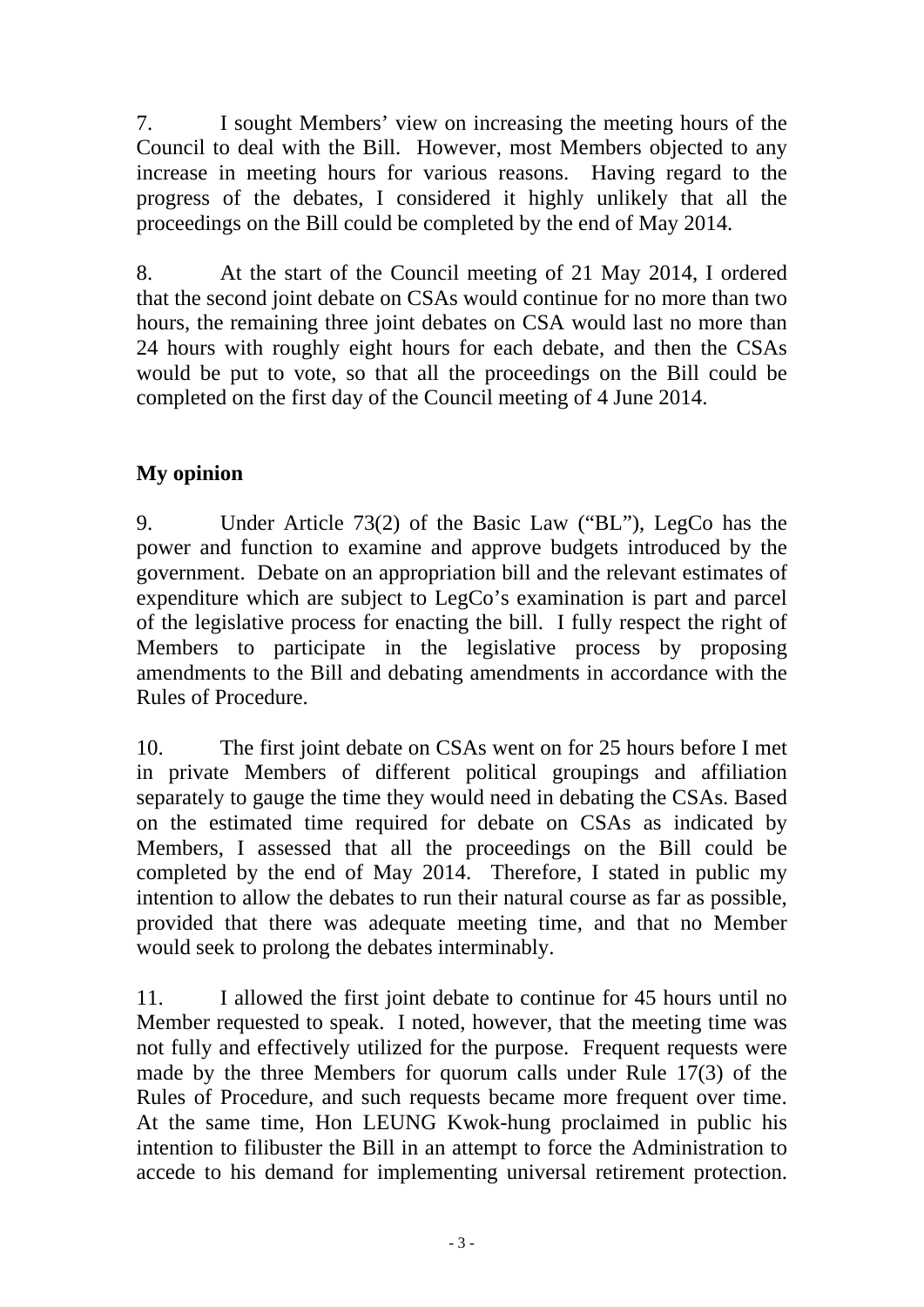The same tactic was used by him on the Appropriation Bill 2013 last year without achieving the intended result. The Member repeatedly said during the first two joint debates on CSAs to the Bill that the Financial Secretary did not even bother to contact him to discuss his demand. The use of filibuster by the Member as a means to bargain with the Administration could apparently lead to no consequences other than prolonging Council proceedings.

12. I note from the Court of Appeal judgment in the case of *Leung Kwok Hung v The President of the Legislative Council of the Hong Kong Special Administrative Region* (CACV 123 of 2012) that Members' right to speak or participate in the legislative process must be read with, and subject to, the power of the President to preside over meetings under BL 72(1), and any constitutional right of Members to participate in the legislative process cannot possibly include the right to filibuster<sup>1</sup>.

13. As President, it is incumbent upon me to protect LegCo as a lawmaking institution. The serious disruption of other Council business arising from the protracted debate on the Bill had caused me grave concern. Since the commencement of the Committee stage of the Bill on 30 April, Members had not been able to raise oral questions on the work of the Government at Council meetings. Two motions to respectively extend the scrutiny period of a piece of subsidiary legislation and amend another could not be dealt with before the expiry of the statutory deadlines. A total of 11 Members' motions and the resumption of Second Reading on a bill to give effect to a proposal in the Budget were held up. The consideration by the Finance Committee of three financial proposals related to the Budget was deferred pending the passage of the Bill. A number of committee meetings had to be rescheduled because of the continuation of the Council meetings held weekly from Wednesday to Friday to deal with the Bill. I could understand Members' reasons for not agreeing to increase the meeting hours of the Council so as not to affect the work of committees further.

14. Against the above background and given the progress of the debates on CSAs, it became apparent not only that the proceedings of the Bill could not be completed by the end of May 2014 as assessed earlier by Members, but such completion date had become inestimable. As such, I became increasingly concerned that the Council may not even complete all its outstanding business at the last meeting of 9 July 2014 scheduled for this legislative session. As President, I could not allow the protracted

 1 See paragraphs 44 and 45 of CACV 123/2012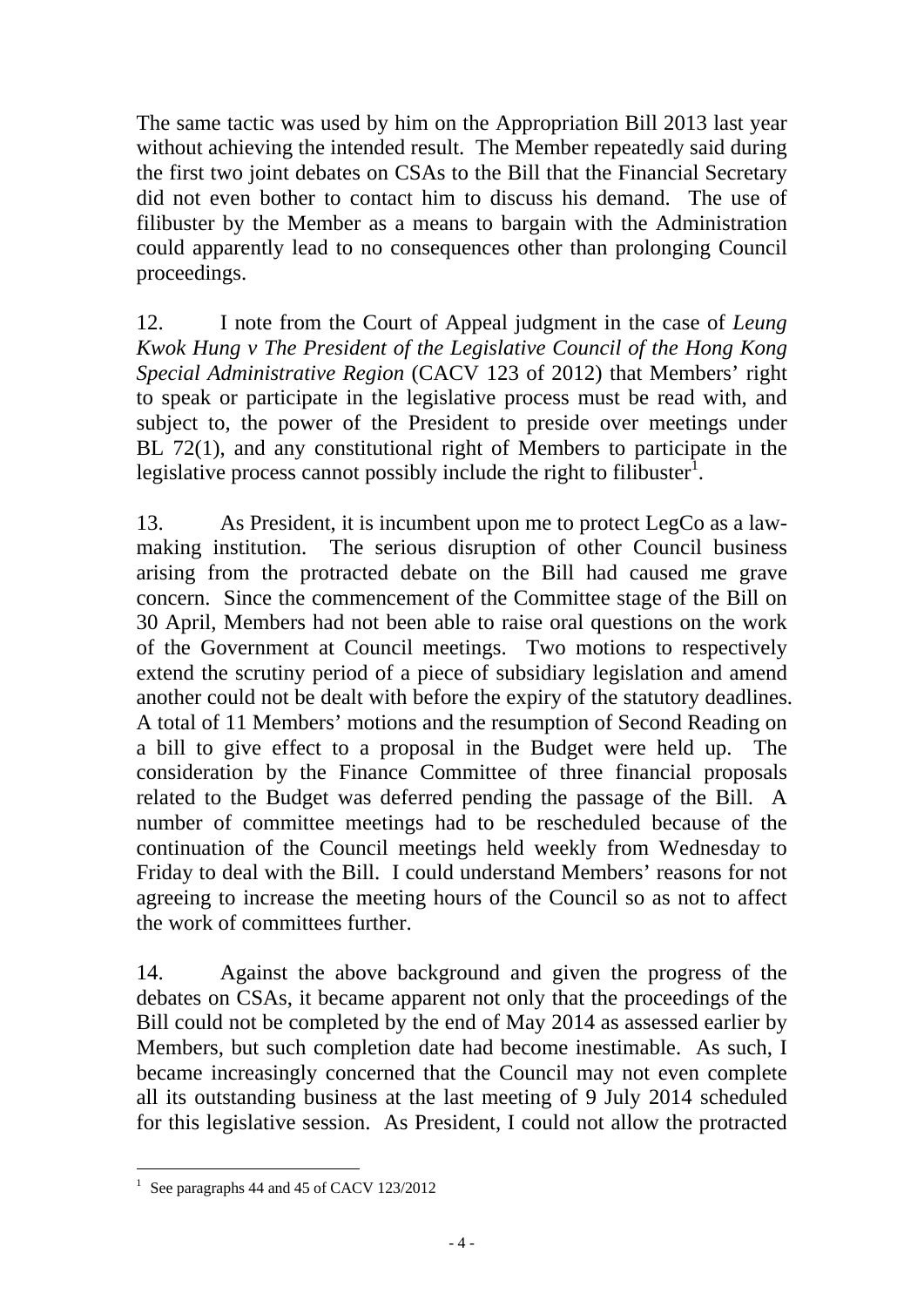debates on the Bill to sustain to the extent of preventing LegCo from properly exercising and discharging its powers and functions under the Basic Law. I therefore consider it appropriate to exercise my power under BL 72(1) to ensure the orderly, fair and proper conduct of meetings, which includes the power to end debates in appropriate circumstances and put matters to vote<sup>2</sup>.

15. I have repeatedly stressed the need for express provisions in the Rules of Procedure to deal with filibusters. I have exchanged views with Members of the Committee on Rules of Procedure ("CRoP") on different options to deal with filibusters including allocating time to debates at Committee stage of bills and moving closure motions to curtail debates. I note that CRoP has decided to consult Members on these and other proposed procedures to deal with filibusters and voluminous amendments to bills and motions, and I look forward to the formulation of a mechanism agreeable to Members. However, consensus is unlikely to be reached by Members in the immediate future, and in the absence of procedure to deal with filibusters in the Rules of Procedure, I was left with no alternative but to invoke the power under Rule 92 of the Rules of Procedure to decide on the practice and procedure that should apply in dealing with the present situation. Pursuant to Rule 92, I decided to set a timetable for the rest of the proceedings on the Bill to be completed.

16. In allocating the time for the remaining proceedings on the Bill, I had taken into account the need for the Council to resume the transaction of other Council business in early June 2014 in order that all the outstanding business could be dealt with in the current legislative session. The scrutiny process of the Bill had lasted almost three months since its presentation to the Council in late February 2014. Members had opportunities to seek information on the details of public expenditure at the special meetings of the Finance Committee. Given the additional 26 hours for the remaining joint debates on CSAs to the Bill allowed by me, a total of 83 hours would be made available for debate solely on CSAs. In my view, Members should be able to articulate their views within a specified time limit unless they intend to prolong the proceedings. The setting of a time limit for debates does not deprive Members of the right to monitor the work of the Government. On the other hand, allowing the debates on the Bill to be protracted without any time limit would definitely deprive Members of opportunities to monitor the Government by various effective means in the Council.

<sup>&</sup>lt;sup>2</sup> See paragraphs 52 and 66 of CACV 123/2012